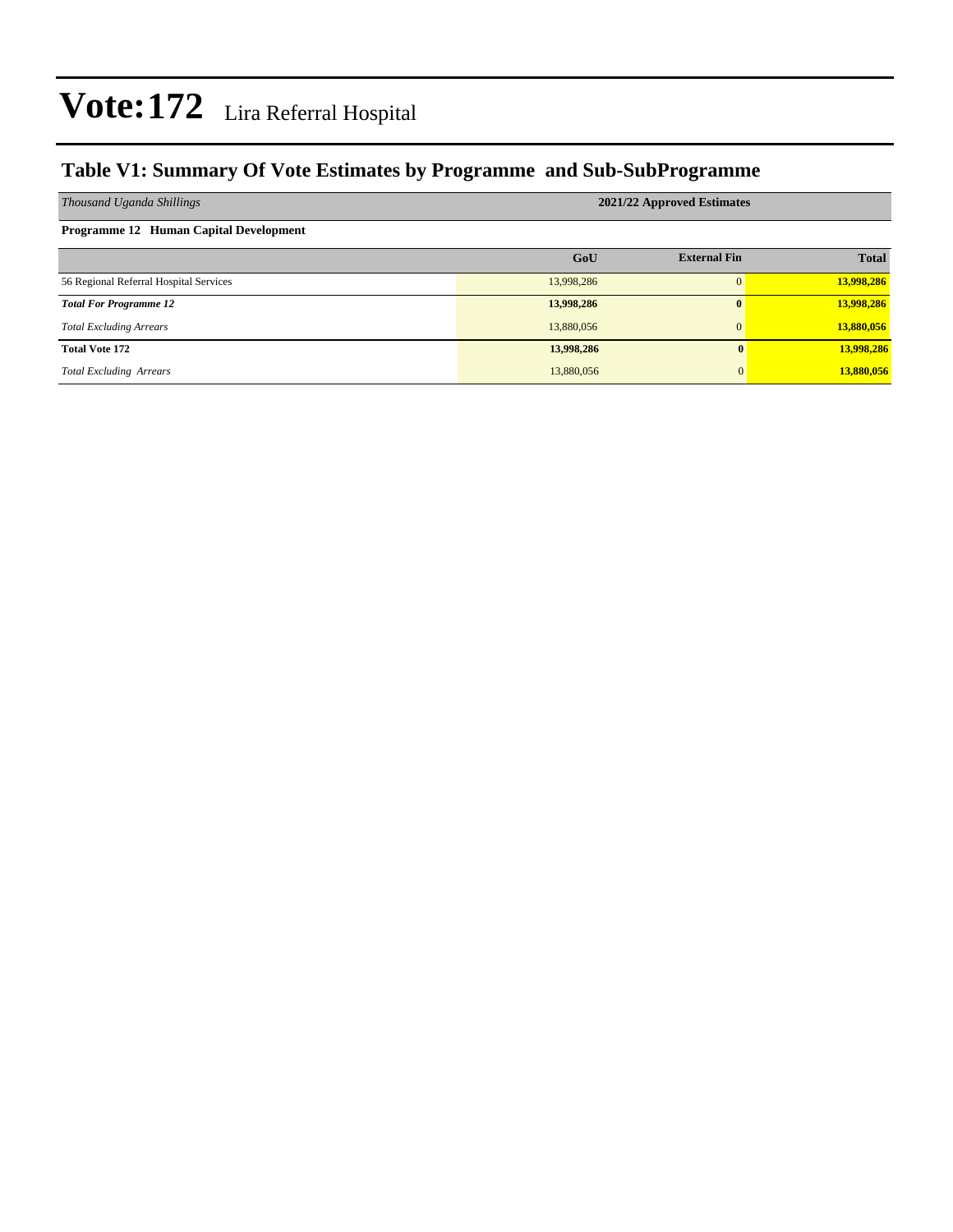### **Table V2: Summary Of Vote Estimates by Sub-SubProgramme,Department and Project**

| Thousand Uganda Shillings                                                 |                  | 2020/21 Approved Budget<br>2021/22 Approved Estimates |                  |              |                |                               |              |
|---------------------------------------------------------------------------|------------------|-------------------------------------------------------|------------------|--------------|----------------|-------------------------------|--------------|
| <b>Sub-SubProgramme 56 Regional Referral Hospital Services</b>            |                  |                                                       |                  |              |                |                               |              |
| <b>Recurrent Budget Estimates</b>                                         | <b>Wage</b>      | Non-Wage                                              | <b>AIA</b>       | <b>Total</b> | <b>Wage</b>    | Non-Wage                      | <b>Total</b> |
| 01 Lira Referral Hospital Services                                        | 5,191,154        | 5,280,725                                             | $\boldsymbol{0}$ | 10,471,880   | 5,265,902      | 8,392,384                     | 13,658,286   |
| 02 Lira Referral Hospital Internal Audit                                  | 8,155            | 11,000                                                | $\overline{0}$   | 19,155       | $\mathbf{0}$   | 12,000                        | 12,000       |
| 03 Lira Regional Maintenance                                              | $\mathbf{0}$     | 128,491                                               | $\boldsymbol{0}$ | 128,491      | $\mathbf{0}$   | 128,000                       | 128,000      |
| <b>Total Recurrent Budget Estimates for Sub-</b><br><b>SubProgramme</b>   | 5,199,310        | 5,420,217                                             | $\bf{0}$         | 10,619,526   | 5,265,902      | 8,532,384                     | 13,798,286   |
| Development Budget Estimates                                              | <b>GoU</b> Dev't | <b>External Fin</b>                                   | <b>AIA</b>       | <b>Total</b> |                | <b>GoU Dev't External Fin</b> | <b>Total</b> |
| 1004 Lira Rehabilitation Referral Hospital                                | 2,315,000        | $\mathbf{0}$                                          | $\overline{0}$   | 2,315,000    | $\overline{0}$ | $\overline{0}$                | $\bf{0}$     |
| 1583 Retooling of Lira Regional Hospital                                  | 200,000          | $\mathbf{0}$                                          | $\overline{0}$   | 200,000      | 200,000        | $\mathbf{0}$                  | 200,000      |
| <b>Total Development Budget Estimates for Sub-</b><br><b>SubProgramme</b> | 2,515,000        | $\bf{0}$                                              | $\bf{0}$         | 2,515,000    | 200,000        | $\bf{0}$                      | 200,000      |
|                                                                           | GoU              | <b>External Fin</b>                                   | <b>AIA</b>       | <b>Total</b> | GoU            | <b>External Fin</b>           | <b>Total</b> |
| <b>Total For Sub-SubProgramme 56</b>                                      | 13,134,526       | $\bf{0}$                                              | $\bf{0}$         | 13,134,526   | 13,998,286     | $\bf{0}$                      | 13,998,286   |
| <b>Total Excluding Arrears</b>                                            | 13,056,190       | $\mathbf{0}$                                          | $\boldsymbol{0}$ | 13,056,190   | 13,880,056     | $\overline{0}$                | 13,880,056   |
| <b>Total Vote 172</b>                                                     | 13,134,526       | $\mathbf{0}$                                          | $\bf{0}$         | 13,134,526   | 13,998,286     | $\bf{0}$                      | 13,998,286   |
| <b>Total Excluding Arrears</b>                                            | 13,056,190       | $\mathbf{0}$                                          | $\overline{0}$   | 13,056,190   | 13,880,056     | $\mathbf{0}$                  | 13,880,056   |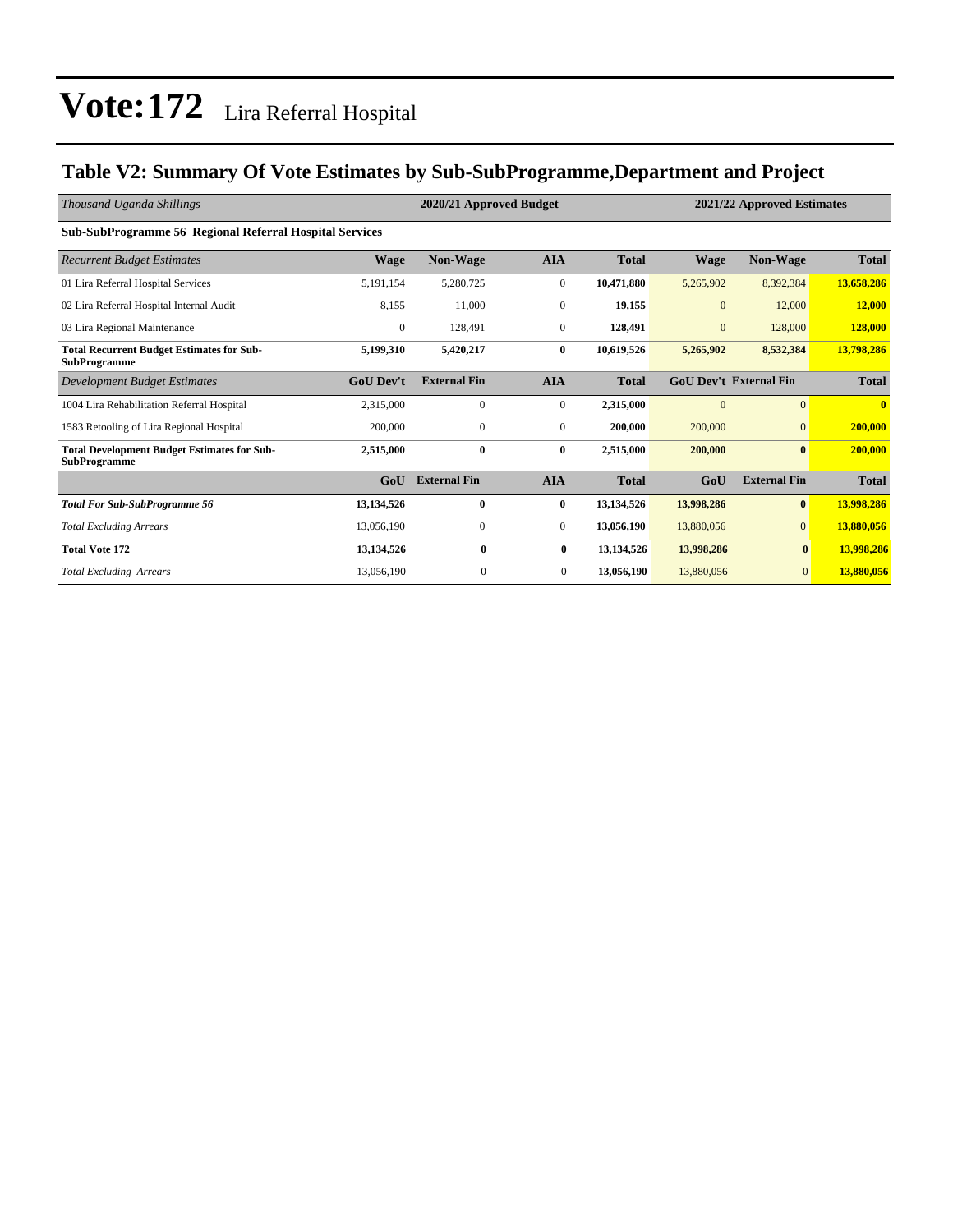### **Table V3: Summary Vote Estimates by Item**

| Thousand Uganda Shillings                                   |            | 2020/21 Approved Budget | 2021/22 Approved Estimates |              |                  |                     |              |  |
|-------------------------------------------------------------|------------|-------------------------|----------------------------|--------------|------------------|---------------------|--------------|--|
|                                                             | GoU        | <b>External Fin</b>     | AIA                        | <b>Total</b> | GoU              | <b>External Fin</b> | <b>Total</b> |  |
| <b>Employees, Goods and Services (Outputs Provided)</b>     | 10,581,190 | $\bf{0}$                | $\bf{0}$                   | 10,581,190   | 13,680,056       | $\bf{0}$            | 13,680,056   |  |
| 211101 General Staff Salaries                               | 5,199,310  | $\bf{0}$                | $\bf{0}$                   | 5,199,310    | 5,265,902        | $\bf{0}$            | 5,265,902    |  |
| 211103 Allowances (Inc. Casuals, Temporary)                 | 169,300    | $\bf{0}$                | $\bf{0}$                   | 169,300      | 5,426,772        | $\bf{0}$            | 5,426,772    |  |
| 212102 Pension for General Civil Service                    | 645,727    | $\bf{0}$                | $\bf{0}$                   | 645,727      | 658,635          | $\bf{0}$            | 658,635      |  |
| 213001 Medical expenses (To employees)                      | 8,000      | 0                       | $\bf{0}$                   | 8,000        | 8,000            | $\bf{0}$            | 8,000        |  |
| 213002 Incapacity, death benefits and funeral expenses      | 4,000      | $\bf{0}$                | $\bf{0}$                   | 4,000        | 6,000            | $\bf{0}$            | 6,000        |  |
| 213004 Gratuity Expenses                                    | 3,271,866  | 0                       | 0                          | 3,271,866    | 9,679            | $\bf{0}$            | 9,679        |  |
| 221001 Advertising and Public Relations                     | 2,400      | $\bf{0}$                | $\bf{0}$                   | 2,400        | 2,400            | $\bf{0}$            | 2,400        |  |
| 221002 Workshops and Seminars                               | 39,728     | $\bf{0}$                | $\bf{0}$                   | 39,728       | 24,000           | $\bf{0}$            | 24,000       |  |
| 221003 Staff Training                                       | 19,680     | 0                       | $\bf{0}$                   | 19,680       | 10,000           | $\bf{0}$            | 10,000       |  |
| 221007 Books, Periodicals & Newspapers                      | 2,080      | $\bf{0}$                | $\bf{0}$                   | 2,080        | 2,080            | $\bf{0}$            | 2,080        |  |
| 221008 Computer supplies and Information Technology<br>(TT) | 8,000      | $\bf{0}$                | 0                          | 8,000        | 6,000            | $\bf{0}$            | 6,000        |  |
| 221009 Welfare and Entertainment                            | 26,000     | $\bf{0}$                | $\bf{0}$                   | 26,000       | 26,000           | $\bf{0}$            | 26,000       |  |
| 221010 Special Meals and Drinks                             | 10,000     | 0                       | $\bf{0}$                   | 10,000       | 10,000           | $\bf{0}$            | 10,000       |  |
| 221011 Printing, Stationery, Photocopying and Binding       | 39,236     | $\bf{0}$                | 0                          | 39,236       | 167,380          | $\bf{0}$            | 167,380      |  |
| 221012 Small Office Equipment                               | 1,200      | 0                       | $\bf{0}$                   | 1,200        | 600              | $\bf{0}$            | 600          |  |
| 221016 IFMS Recurrent costs                                 | 6,000      | $\bf{0}$                | $\bf{0}$                   | 6,000        | 6,000            | $\bf{0}$            | 6,000        |  |
| 221020 IPPS Recurrent Costs                                 | 25,000     | $\bf{0}$                | $\bf{0}$                   | 25,000       | 25,000           | $\bf{0}$            | 25,000       |  |
| 222001 Telecommunications                                   | 8,960      | 0                       | $\bf{0}$                   | 8,960        | 79,200           | $\bf{0}$            | 79,200       |  |
| 222002 Postage and Courier                                  | 670        | $\bf{0}$                | $\bf{0}$                   | 670          | 670              | $\bf{0}$            | 670          |  |
| 223001 Property Expenses                                    | 4,000      | 0                       | $\bf{0}$                   | 4,000        | 2,000            | $\bf{0}$            | 2,000        |  |
| 223003 Rent – (Produced Assets) to private entities         | 7,800      | $\bf{0}$                | $\bf{0}$                   | 7,800        | 9,000            | $\bf{0}$            | 9,000        |  |
| 223004 Guard and Security services                          | 6,000      | $\bf{0}$                | $\bf{0}$                   | 6,000        | 6,000            | $\bf{0}$            | 6,000        |  |
| 223005 Electricity                                          | 357,000    | 0                       | $\bf{0}$                   | 357,000      | 390,000          | $\bf{0}$            | 390,000      |  |
| 223006 Water                                                | 228,000    | $\bf{0}$                | 0                          | 228,000      | 228,000          | $\bf{0}$            | 228,000      |  |
| 223007 Other Utilities- (fuel, gas, firewood, charcoal)     | 2,000      | 0                       | $\bf{0}$                   | 2,000        | 2,000            | $\bf{0}$            | 2,000        |  |
| 224001 Medical Supplies                                     | 10,000     | 0                       | $\bf{0}$                   | 10,000       | 262,800          | $\bf{0}$            | 262,800      |  |
| 224004 Cleaning and Sanitation                              | 130,000    | $\bf{0}$                | $\bf{0}$                   | 130,000      | 130,000          | $\bf{0}$            | 130,000      |  |
| 224005 Uniforms, Beddings and Protective Gear               | 11,842     | $\bf{0}$                | $\bf{0}$                   | 11,842       | 14,020           | $\bf{0}$            | 14,020       |  |
| 225001 Consultancy Services- Short term                     | 4,000      | $\bf{0}$                | 0                          | 4,000        | 2,000            | $\bf{0}$            | 2,000        |  |
| 225002 Consultancy Services-Long-term                       | 40,000     | 0                       | $\bf{0}$                   | 40,000       | $\boldsymbol{0}$ | $\bf{0}$            | $\mathbf{0}$ |  |
| 226002 Licenses                                             | 6,000      | 0                       | $\bf{0}$                   | 6,000        | 6,000            | $\bf{0}$            | 6,000        |  |
| 227001 Travel inland                                        | 12,400     | 0                       | $\bf{0}$                   | 12,400       | 161,480          | $\bf{0}$            | 161,480      |  |
| 227002 Travel abroad                                        | 2,000      | $\bf{0}$                | $\bf{0}$                   | 2,000        | $\bf{0}$         | $\bf{0}$            | $\bf{0}$     |  |
| 227004 Fuel, Lubricants and Oils                            | 161,746    | $\bf{0}$                | 0                          | 161,746      | 172,793          | $\bf{0}$            | 172,793      |  |
| 228001 Maintenance - Civil                                  | 16,000     | 0                       | $\bf{0}$                   | 16,000       | 16,000           | $\bf{0}$            | 16,000       |  |
| 228002 Maintenance - Vehicles                               | 27,000     | 0                       | $\bf{0}$                   | 27,000       | 33,000           | $\bf{0}$            | 33,000       |  |
| 228003 Maintenance – Machinery, Equipment $\&$<br>Furniture | 64,245     | $\bf{0}$                | $\bf{0}$                   | 64,245       | 506,646          | $\bf{0}$            | 506,646      |  |
| 228004 Maintenance – Other                                  | 4,000      | $\bf{0}$                | $\bf{0}$                   | 4,000        | 4,000            | $\bf{0}$            | 4,000        |  |
| <b>Investment</b> (Capital Purchases)                       | 2,475,000  | $\bf{0}$                | $\bf{0}$                   | 2,475,000    | 200,000          | $\bf{0}$            | 200,000      |  |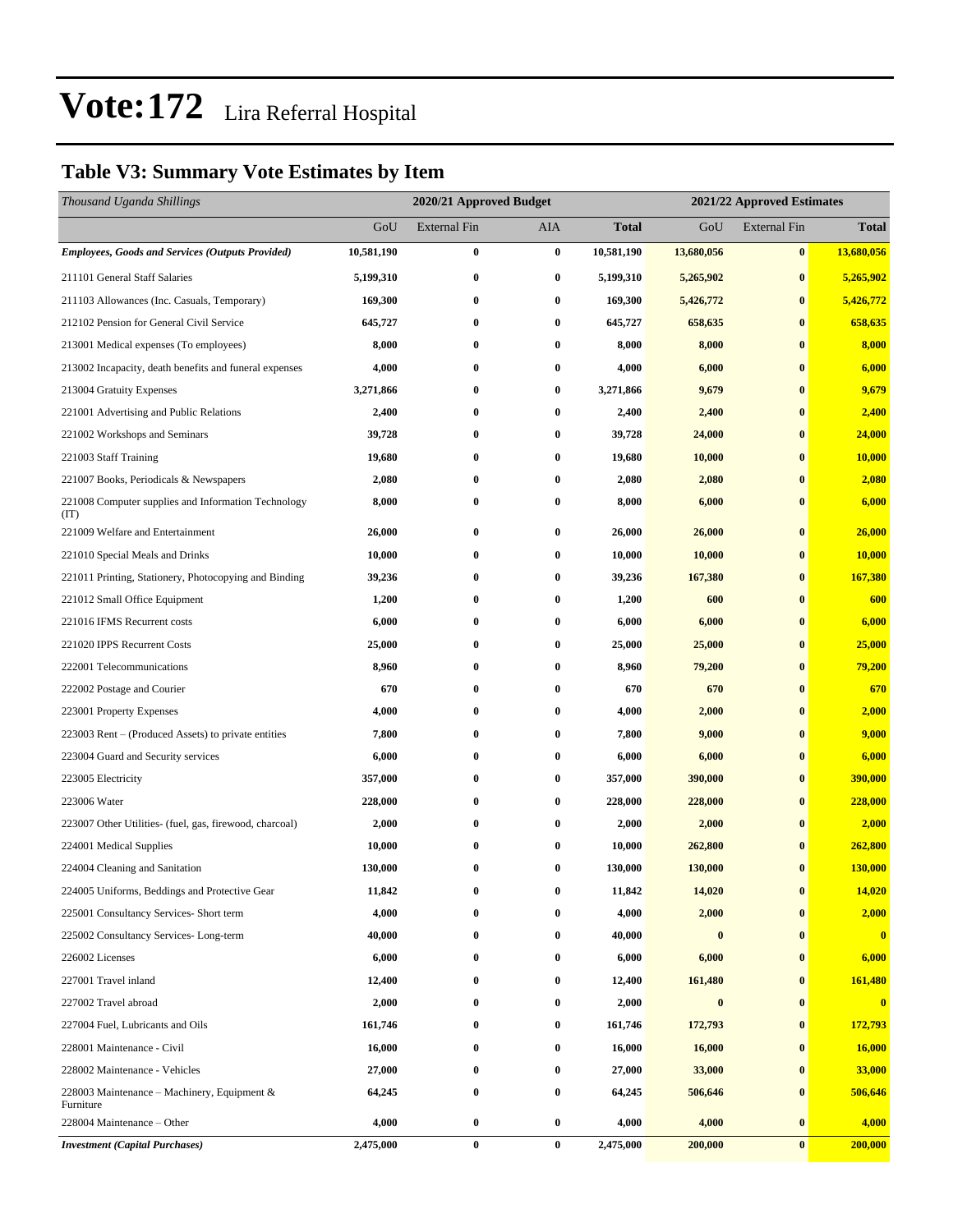| 281504 Monitoring, Supervision & Appraisal of Capital<br>work | 100,000    | $\bf{0}$     | $\bf{0}$       | 100,000    | $\bf{0}$   | $\bf{0}$       | $\bf{0}$                |
|---------------------------------------------------------------|------------|--------------|----------------|------------|------------|----------------|-------------------------|
| 312101 Non-Residential Buildings                              | 342,000    | $\bf{0}$     | $\bf{0}$       | 342,000    | $\bf{0}$   | $\bf{0}$       | $\overline{\mathbf{0}}$ |
| 312102 Residential Buildings                                  | 763,000    | $\bf{0}$     | $\bf{0}$       | 763,000    | $\bf{0}$   | $\mathbf{0}$   | $\overline{\mathbf{0}}$ |
| 312104 Other Structures                                       | 980,000    | $\bf{0}$     | $\bf{0}$       | 980,000    | $\bf{0}$   | $\bf{0}$       | $\bf{0}$                |
| 312202 Machinery and Equipment                                | 130,000    | $\bf{0}$     | $\mathbf{0}$   | 130,000    | 140,000    | $\mathbf{0}$   | 140,000                 |
| 312203 Furniture & Fixtures                                   | 130,000    | $\bf{0}$     | $\bf{0}$       | 130,000    | 20,000     | $\bf{0}$       | 20,000                  |
| 312212 Medical Equipment                                      | 30,000     | $\bf{0}$     | $\bf{0}$       | 30,000     | 20,000     | $\mathbf{0}$   | 20,000                  |
| 312213 ICT Equipment                                          | $\bf{0}$   | $\bf{0}$     | $\bf{0}$       | $\bf{0}$   | 20,000     | $\bf{0}$       | 20,000                  |
| <b>Arrears</b>                                                | 78,336     | $\bf{0}$     | $\bf{0}$       | 78,336     | 118,230    | $\bf{0}$       | 118,230                 |
| 321608 General Public Service Pension arrears<br>(Budgeting)  | $\bf{0}$   | $\bf{0}$     | $\bf{0}$       | $\bf{0}$   | 93,203     | $\bf{0}$       | 93,203                  |
| 321612 Water arrears (Budgeting)                              | 78,336     | $\bf{0}$     | $\bf{0}$       | 78,336     | $\bf{0}$   | $\mathbf{0}$   | $\bf{0}$                |
| 321617 Salary Arrears (Budgeting)                             | $\bf{0}$   | $\bf{0}$     | $\bf{0}$       | $\bf{0}$   | 25,027     | $\bf{0}$       | 25,027                  |
| <b>Grand Total Vote 172</b>                                   | 13,134,526 | $\bf{0}$     | $\bf{0}$       | 13,134,526 | 13,998,286 | $\bf{0}$       | 13,998,286              |
| <b>Total Excluding Arrears</b>                                | 13,056,190 | $\mathbf{0}$ | $\overline{0}$ | 13,056,190 | 13,880,056 | $\overline{0}$ | 13,880,056              |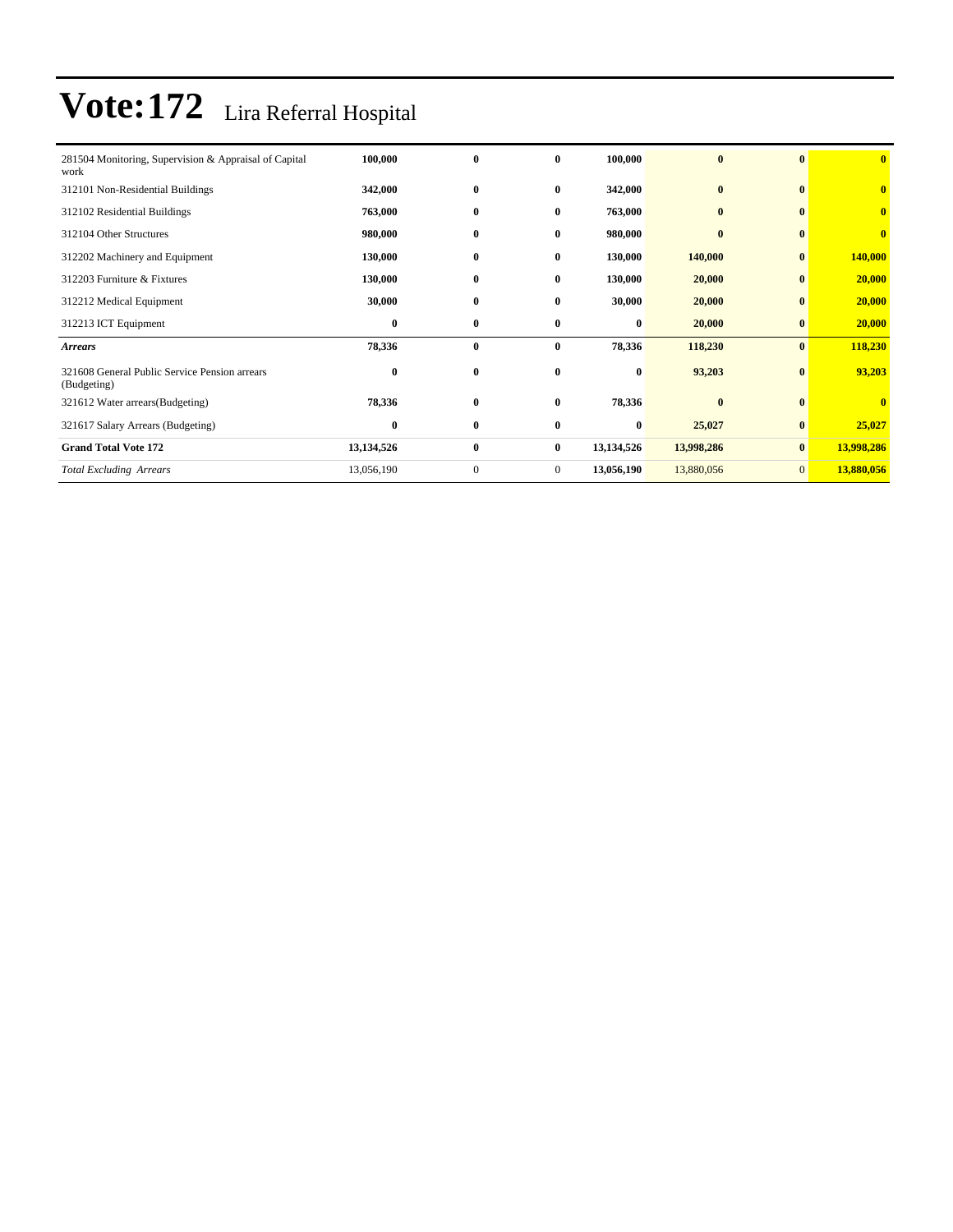#### **Table V4: Detailed Estimates by Sub-SubProgramme, Department,Project and Budget Output and Item**

#### *Sub-SubProgrammme 56 Regional Referral Hospital Services*

*Recurrent Budget Estimates*

#### **Department 01 Lira Referral Hospital Services**

| Thousand Uganda Shillings                                                        |                       | 2020/21 Approved Budget |                  |              |                       | 2021/22 Approved Estimates |                |  |
|----------------------------------------------------------------------------------|-----------------------|-------------------------|------------------|--------------|-----------------------|----------------------------|----------------|--|
| <b>Outputs Provided</b>                                                          | Wage                  | Non Wage                | AIA              | <b>Total</b> | Wage                  | Non Wage                   | <b>Total</b>   |  |
| <b>Budget Output 085601 Inpatient services</b>                                   |                       |                         |                  |              |                       |                            |                |  |
| 211103 Allowances (Inc. Casuals, Temporary)                                      | $\boldsymbol{0}$      | 37,842                  | $\boldsymbol{0}$ | 37,842       | $\boldsymbol{0}$      | 32,162                     | 32,162         |  |
| 221010 Special Meals and Drinks                                                  | $\boldsymbol{0}$      | 4,000                   | $\boldsymbol{0}$ | 4,000        | $\mathbf{0}$          | 10,000                     | 10,000         |  |
| 223005 Electricity                                                               | $\boldsymbol{0}$      | 228,000                 | $\mathbf{0}$     | 228,000      | $\mathbf{0}$          | 231,000                    | 231,000        |  |
| 223006 Water                                                                     | $\boldsymbol{0}$      | 105,000                 | $\boldsymbol{0}$ | 105,000      | $\mathbf{0}$          | 135,000                    | <b>135,000</b> |  |
| 224004 Cleaning and Sanitation                                                   | $\boldsymbol{0}$      | 60,000                  | $\mathbf{0}$     | 60,000       | $\mathbf{0}$          | 60,000                     | 60,000         |  |
| 224005 Uniforms, Beddings and Protective Gear                                    | $\boldsymbol{0}$      | $\boldsymbol{0}$        | $\boldsymbol{0}$ | $\bf{0}$     | $\mathbf{0}$          | 11,000                     | <b>11,000</b>  |  |
| 227001 Travel inland                                                             | $\boldsymbol{0}$      | 4,000                   | $\boldsymbol{0}$ | 4,000        | $\mathbf{0}$          | $\mathbf{0}$               | $\bf{0}$       |  |
| 227004 Fuel, Lubricants and Oils                                                 | $\boldsymbol{0}$      | 112,426                 | $\mathbf{0}$     | 112,426      | $\mathbf{0}$          | 72,268                     | 72,268         |  |
| <b>Total Cost of Budget Output 01</b>                                            | $\pmb{\theta}$        | 551,268                 | 0                | 551,268      | $\boldsymbol{\theta}$ | 551,430                    | 551,430        |  |
| <b>Budget Output 085602 Outpatient services</b>                                  |                       |                         |                  |              |                       |                            |                |  |
| 211103 Allowances (Inc. Casuals, Temporary)                                      | $\boldsymbol{0}$      | 10,000                  | $\mathbf{0}$     | 10,000       | $\mathbf{0}$          | 14,000                     | 14,000         |  |
| 223005 Electricity                                                               | $\boldsymbol{0}$      | 20,000                  | $\boldsymbol{0}$ | 20,000       | $\mathbf{0}$          | 20,000                     | 20,000         |  |
| 223006 Water                                                                     | $\boldsymbol{0}$      | 20,000                  | $\boldsymbol{0}$ | 20,000       | $\boldsymbol{0}$      | 20,000                     | 20,000         |  |
| 224004 Cleaning and Sanitation                                                   | $\boldsymbol{0}$      | 20,000                  | $\mathbf{0}$     | 20,000       | $\mathbf{0}$          | 20,000                     | 20,000         |  |
| 227001 Travel inland                                                             | $\boldsymbol{0}$      | 4,000                   | $\boldsymbol{0}$ | 4,000        | $\boldsymbol{0}$      | $\mathbf{0}$               | $\bf{0}$       |  |
| 227004 Fuel, Lubricants and Oils                                                 | $\boldsymbol{0}$      | 5,000                   | $\mathbf{0}$     | 5,000        | $\mathbf{0}$          | 5,000                      | 5,000          |  |
| <b>Total Cost of Budget Output 02</b>                                            | $\boldsymbol{\theta}$ | 79,000                  | 0                | 79,000       | $\boldsymbol{\theta}$ | 79,000                     | 79,000         |  |
| <b>Budget Output 085603 Medicines and health supplies procured and dispensed</b> |                       |                         |                  |              |                       |                            |                |  |
| 211103 Allowances (Inc. Casuals, Temporary)                                      | $\boldsymbol{0}$      | 6,000                   | $\boldsymbol{0}$ | 6,000        | $\mathbf{0}$          | 6,000                      | 6,000          |  |
| 223005 Electricity                                                               | $\boldsymbol{0}$      | 10,000                  | $\mathbf{0}$     | 10,000       | $\mathbf{0}$          | 10,000                     | 10,000         |  |
| 223006 Water                                                                     | $\boldsymbol{0}$      | 10,000                  | $\boldsymbol{0}$ | 10,000       | $\boldsymbol{0}$      | $\boldsymbol{0}$           | $\bf{0}$       |  |
| 224001 Medical Supplies                                                          | $\boldsymbol{0}$      | 10,000                  | $\boldsymbol{0}$ | 10,000       | $\mathbf{0}$          | 10,000                     | 10,000         |  |
| 224004 Cleaning and Sanitation                                                   | $\boldsymbol{0}$      | $\boldsymbol{0}$        | $\boldsymbol{0}$ | $\bf{0}$     | $\mathbf{0}$          | 10,000                     | 10,000         |  |
| 227004 Fuel, Lubricants and Oils                                                 | $\boldsymbol{0}$      | 5,000                   | $\boldsymbol{0}$ | 5,000        | $\mathbf{0}$          | 5,000                      | 5,000          |  |
| <b>Total Cost of Budget Output 03</b>                                            | 0                     | 41,000                  | 0                | 41,000       | $\boldsymbol{\theta}$ | 41,000                     | 41,000         |  |
| <b>Budget Output 085604 Diagnostic services</b>                                  |                       |                         |                  |              |                       |                            |                |  |
| 223005 Electricity                                                               | $\mathbf{0}$          | 50,000                  | $\overline{0}$   | 50,000       | $\mathbf{0}$          | 40,000                     | 40,000         |  |
| 223006 Water                                                                     | $\boldsymbol{0}$      | 50,000                  | $\boldsymbol{0}$ | 50,000       | $\mathbf{0}$          | 45,000                     | 45,000         |  |
| 224004 Cleaning and Sanitation                                                   | $\boldsymbol{0}$      | $\boldsymbol{0}$        | $\boldsymbol{0}$ | $\pmb{0}$    | $\boldsymbol{0}$      | 10,000                     | <b>10,000</b>  |  |
| 226002 Licenses                                                                  | $\boldsymbol{0}$      | 6,000                   | $\boldsymbol{0}$ | 6,000        | $\boldsymbol{0}$      | 6,000                      | 6,000          |  |
| <b>Total Cost of Budget Output 04</b>                                            | 0                     | 106,000                 | 0                | 106,000      | $\boldsymbol{\theta}$ | 101,000                    | 101,000        |  |
| <b>Budget Output 085605 Hospital Management and support services</b>             |                       |                         |                  |              |                       |                            |                |  |
| 211103 Allowances (Inc. Casuals, Temporary)                                      | $\boldsymbol{0}$      | 22,000                  | $\mathbf{0}$     | 22,000       | $\boldsymbol{0}$      | 20,000                     | 20,000         |  |
| 221001 Advertising and Public Relations                                          | $\boldsymbol{0}$      | 2,400                   | $\boldsymbol{0}$ | 2,400        | $\boldsymbol{0}$      | 2,400                      | 2,400          |  |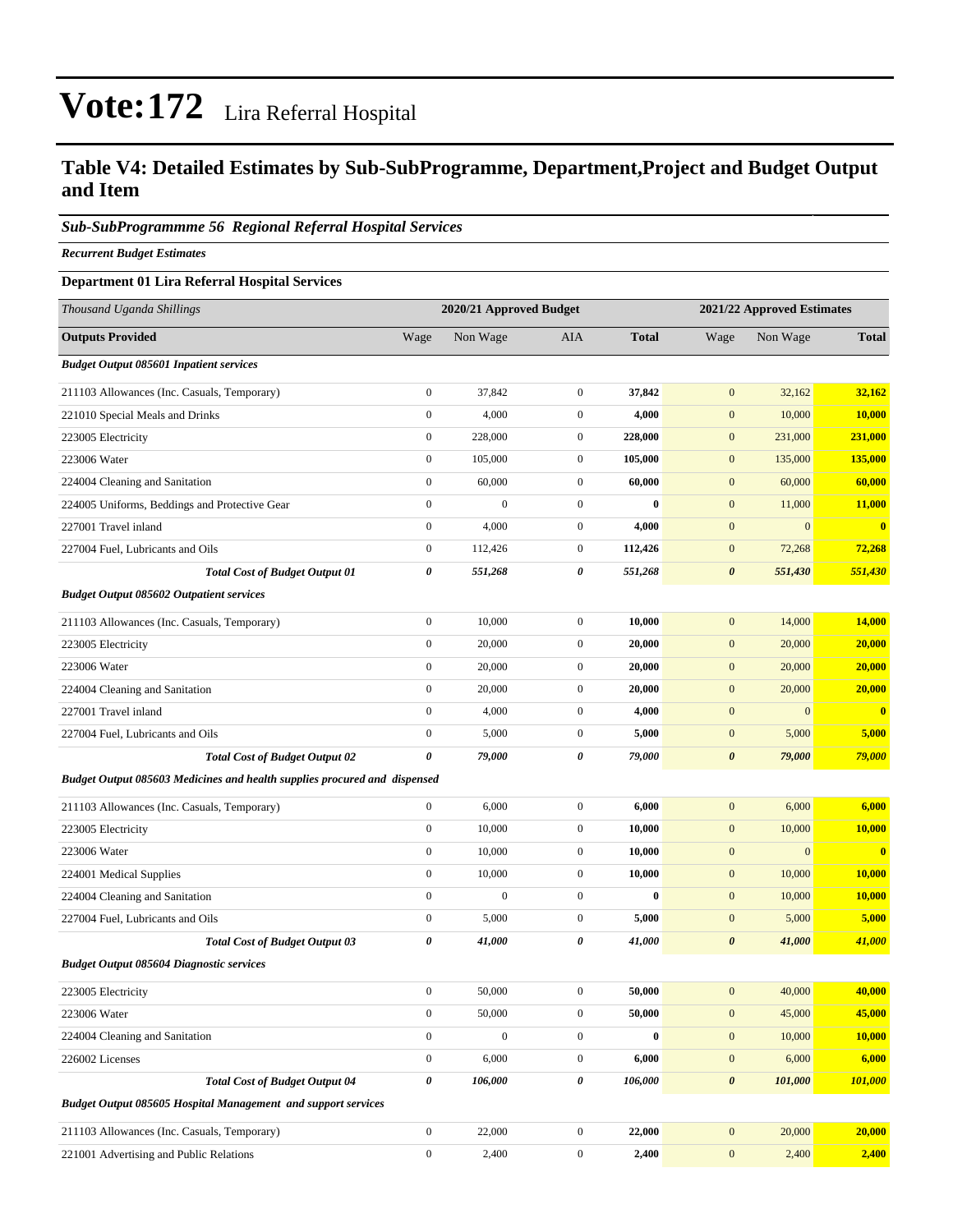| 221008 Computer supplies and Information Technology (IT)           | $\mathbf{0}$          | 8,000            | $\boldsymbol{0}$ | 8,000    | $\mathbf{0}$<br>6,000              | 6,000        |
|--------------------------------------------------------------------|-----------------------|------------------|------------------|----------|------------------------------------|--------------|
| 221012 Small Office Equipment                                      | $\boldsymbol{0}$      | 1,200            | $\overline{0}$   | 1,200    | $\mathbf{0}$<br>600                | 600          |
| 221016 IFMS Recurrent costs                                        | $\boldsymbol{0}$      | 6,000            | $\mathbf{0}$     | 6,000    | $\mathbf{0}$<br>6,000              | 6,000        |
| 222001 Telecommunications                                          | $\mathbf{0}$          | 8,000            | $\overline{0}$   | 8,000    | $\mathbf{0}$<br>15,040             | 15,040       |
| 222002 Postage and Courier                                         | $\mathbf{0}$          | 670              | $\mathbf{0}$     | 670      | $\mathbf{0}$<br>670                | 670          |
| 223001 Property Expenses                                           | $\boldsymbol{0}$      | 4,000            | $\mathbf{0}$     | 4,000    | $\mathbf{0}$<br>2,000              | 2,000        |
| 223003 Rent – (Produced Assets) to private entities                | $\boldsymbol{0}$      | 7,800            | $\mathbf{0}$     | 7,800    | $\mathbf{0}$<br>9,000              | 9,000        |
| 223004 Guard and Security services                                 | $\boldsymbol{0}$      | 6,000            | $\mathbf{0}$     | 6,000    | $\mathbf{0}$<br>6,000              | 6,000        |
| 223005 Electricity                                                 | $\boldsymbol{0}$      | 34,000           | $\mathbf{0}$     | 34,000   | $\mathbf{0}$<br>74,000             | 74,000       |
| 223006 Water                                                       | $\mathbf{0}$          | 23,000           | $\mathbf{0}$     | 23,000   | $\mathbf{0}$<br>23,000             | 23,000       |
| 223007 Other Utilities- (fuel, gas, firewood, charcoal)            | $\mathbf{0}$          | 2,000            | $\mathbf{0}$     | 2,000    | $\mathbf{0}$<br>2,000              | 2,000        |
| 224004 Cleaning and Sanitation                                     | $\boldsymbol{0}$      | 30,000           | $\mathbf{0}$     | 30,000   | $\mathbf{0}$<br>10,000             | 10,000       |
| 224005 Uniforms, Beddings and Protective Gear                      | $\mathbf{0}$          | 10,000           | $\mathbf{0}$     | 10,000   | $\mathbf{0}$<br>1,670              | 1,670        |
| 225001 Consultancy Services- Short term                            | $\boldsymbol{0}$      | 4,000            | $\mathbf{0}$     | 4,000    | $\mathbf{0}$<br>2,000              | 2,000        |
| 227001 Travel inland                                               | $\boldsymbol{0}$      | 1,600            | $\mathbf{0}$     | 1,600    | $\mathbf{0}$<br>$\boldsymbol{0}$   | $\bf{0}$     |
| 227002 Travel abroad                                               | $\boldsymbol{0}$      | 2,000            | $\mathbf{0}$     | 2,000    | $\mathbf{0}$<br>$\overline{0}$     | $\bf{0}$     |
| 227004 Fuel, Lubricants and Oils                                   | $\boldsymbol{0}$      | 24,120           | $\mathbf{0}$     | 24,120   | $\mathbf{0}$<br>23,725             | 23,725       |
| 228001 Maintenance - Civil                                         | $\mathbf{0}$          | 16,000           | $\mathbf{0}$     | 16,000   | $\mathbf{0}$<br>16,000             | 16,000       |
| 228002 Maintenance - Vehicles                                      | $\mathbf{0}$          | 20,000           | $\mathbf{0}$     | 20,000   | $\mathbf{0}$<br>26,000             | 26,000       |
| 228004 Maintenance – Other                                         | $\mathbf{0}$          | 4,000            | $\mathbf{0}$     | 4,000    | $\mathbf{0}$<br>4,000              | 4,000        |
| <b>Total Cost of Budget Output 05</b>                              | 0                     | 236,790          | 0                | 236,790  | $\boldsymbol{\theta}$<br>250,105   | 250,105      |
| <b>Budget Output 085606 Prevention and rehabilitation services</b> |                       |                  |                  |          |                                    |              |
| 211103 Allowances (Inc. Casuals, Temporary)                        | $\boldsymbol{0}$      | 70,958           | $\mathbf{0}$     | 70,958   | $\mathbf{0}$<br>60,957             | 60,957       |
| 221010 Special Meals and Drinks                                    | $\boldsymbol{0}$      | 6,000            | $\mathbf{0}$     | 6,000    | $\mathbf{0}$<br>$\boldsymbol{0}$   | $\bf{0}$     |
| 223005 Electricity                                                 | $\mathbf{0}$          | 5,000            | $\mathbf{0}$     | 5,000    | $\mathbf{0}$<br>5,000              | 5,000        |
| 223006 Water                                                       | $\boldsymbol{0}$      | $\boldsymbol{0}$ | $\mathbf{0}$     | $\bf{0}$ | $\mathbf{0}$<br>5,000              | 5,000        |
| 224004 Cleaning and Sanitation                                     | $\boldsymbol{0}$      | 20,000           | $\mathbf{0}$     | 20,000   | $\mathbf{0}$<br>20,000             | 20,000       |
| <b>Total Cost of Budget Output 06</b>                              | 0                     | 101,958          | 0                | 101,958  | $\boldsymbol{\theta}$<br>90,957    | 90,957       |
| <b>Budget Output 085607 Immunisation Services</b>                  |                       |                  |                  |          |                                    |              |
| 211103 Allowances (Inc. Casuals, Temporary)                        | $\boldsymbol{0}$      | 5,000            | $\overline{0}$   | 5,000    | 25,000<br>$\mathbf{0}$             | 25,000       |
| 223005 Electricity                                                 | $\boldsymbol{0}$      | 10,000           | $\boldsymbol{0}$ | 10,000   | 10,000<br>$\mathbf{0}$             | 10,000       |
| 223006 Water                                                       | $\boldsymbol{0}$      | 20,000           | $\mathbf{0}$     | 20,000   | $\mathbf{0}$<br>$\boldsymbol{0}$   | $\mathbf{0}$ |
| 227004 Fuel, Lubricants and Oils                                   | $\boldsymbol{0}$      | $\boldsymbol{0}$ | $\boldsymbol{0}$ | $\bf{0}$ | $\mathbf{0}$<br>20,000             | 20,000       |
| <b>Total Cost of Budget Output 07</b>                              | $\pmb{\theta}$        | 35,000           | 0                | 35,000   | $\pmb{\theta}$<br>55,000           | 55,000       |
| <b>Budget Output 085608 HIV/AIDS Mainstreaming</b>                 |                       |                  |                  |          |                                    |              |
| 211103 Allowances (Inc. Casuals, Temporary)                        | $\boldsymbol{0}$      | $\boldsymbol{0}$ | $\mathbf{0}$     | $\bf{0}$ | $\mathbf{0}$<br>5,247,153          | 5,247,153    |
| 221011 Printing, Stationery, Photocopying and Binding              | $\boldsymbol{0}$      | $\boldsymbol{0}$ | $\overline{0}$   | $\bf{0}$ | $\mathbf{0}$<br>126,400            | 126,400      |
| 222001 Telecommunications                                          | $\boldsymbol{0}$      | $\boldsymbol{0}$ | $\mathbf{0}$     | $\bf{0}$ | $\mathbf{0}$<br>63,200             | 63,200       |
| 224001 Medical Supplies                                            | $\boldsymbol{0}$      | $\boldsymbol{0}$ | $\overline{0}$   | $\bf{0}$ | $\mathbf{0}$<br>252,800            | 252,800      |
| 227001 Travel inland                                               | $\boldsymbol{0}$      | $\boldsymbol{0}$ | $\boldsymbol{0}$ | $\bf{0}$ | $\mathbf{0}$<br>158,000            | 158,000      |
| 227004 Fuel, Lubricants and Oils                                   | $\boldsymbol{0}$      | $\boldsymbol{0}$ | $\overline{0}$   | $\bf{0}$ | $\mathbf{0}$<br>31,600             | 31,600       |
| 228003 Maintenance - Machinery, Equipment & Furniture              | $\boldsymbol{0}$      | $\boldsymbol{0}$ | $\overline{0}$   | $\bf{0}$ | $\mathbf{0}$<br>442,400            | 442,400      |
| <b>Total Cost of Budget Output 08</b>                              | $\boldsymbol{\theta}$ | 0                | 0                | 0        | $\boldsymbol{\theta}$<br>6,321,553 | 6,321,553    |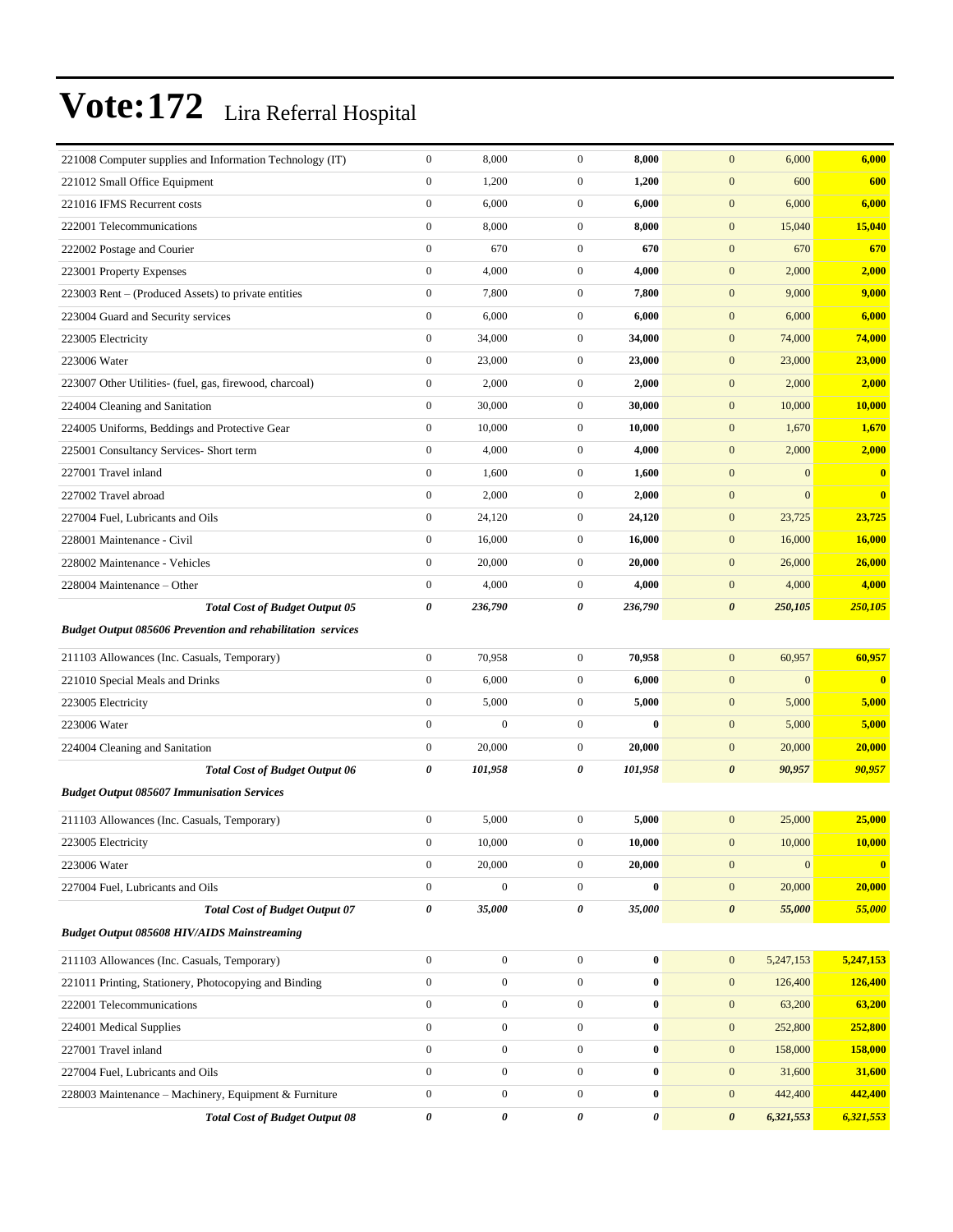#### *Budget Output 085619 Human Resource Management Services*

| 211101 General Staff Salaries                                 | 5,191,154        | $\theta$                | $\mathbf{0}$     | 5,191,154    | 5,265,902             | $\mathbf{0}$               | 5,265,902               |  |
|---------------------------------------------------------------|------------------|-------------------------|------------------|--------------|-----------------------|----------------------------|-------------------------|--|
| 212102 Pension for General Civil Service                      | $\boldsymbol{0}$ | 645,727                 | $\boldsymbol{0}$ | 645,727      | $\boldsymbol{0}$      | 658,635                    | 658,635                 |  |
| 213001 Medical expenses (To employees)                        | $\mathbf{0}$     | 8,000                   | $\mathbf{0}$     | 8,000        | $\mathbf{0}$          | 8,000                      | 8,000                   |  |
| 213002 Incapacity, death benefits and funeral expenses        | $\mathbf{0}$     | 4,000                   | $\overline{0}$   | 4,000        | $\mathbf{0}$          | 6,000                      | 6,000                   |  |
| 213004 Gratuity Expenses                                      | $\overline{0}$   | 3,271,866               | $\boldsymbol{0}$ | 3,271,866    | $\mathbf{0}$          | 9,679                      | 9,679                   |  |
| 221002 Workshops and Seminars                                 | $\mathbf{0}$     | 24,524                  | $\mathbf{0}$     | 24,524       | $\mathbf{0}$          | 10,796                     | 10,796                  |  |
| 221003 Staff Training                                         | $\overline{0}$   | 8,000                   | $\mathbf{0}$     | 8,000        | $\mathbf{0}$          | $\mathbf{0}$               | $\overline{\mathbf{0}}$ |  |
| 221009 Welfare and Entertainment                              | $\mathbf{0}$     | 26,000                  | $\mathbf{0}$     | 26,000       | $\mathbf{0}$          | 26,000                     | 26,000                  |  |
| 221020 IPPS Recurrent Costs                                   | $\mathbf{0}$     | 25,000                  | $\mathbf{0}$     | 25,000       | $\mathbf{0}$          | 25,000                     | 25,000                  |  |
| <b>Total Cost of Budget Output 19</b>                         | 5,191,154        | 4,013,117               | 0                | 9,204,271    | 5,265,902             | 744,109                    | 6,010,012               |  |
| <b>Budget Output 085620 Records Management Services</b>       |                  |                         |                  |              |                       |                            |                         |  |
| 221007 Books, Periodicals & Newspapers                        | $\mathbf{0}$     | 1.800                   | $\mathbf{0}$     | 1,800        | $\mathbf{0}$          | 1.800                      | 1.800                   |  |
| 221011 Printing, Stationery, Photocopying and Binding         | $\mathbf{0}$     | 36,456                  | $\mathbf{0}$     | 36,456       | $\mathbf{0}$          | 38,200                     | 38,200                  |  |
| <b>Total Cost of Budget Output 20</b>                         | $\pmb{\theta}$   | 38,256                  | 0                | 38,256       | $\boldsymbol{\theta}$ | 40,000                     | 40,000                  |  |
| <b>Total Cost Of Outputs Provided</b>                         | 5,191,154        | 5,202,389               | $\mathbf{0}$     | 10,393,543   | 5,265,902             | 8,274,154                  | 13,540,056              |  |
| <b>Arrears</b>                                                | Wage             | Non Wage                | <b>AIA</b>       | Total        | Wage                  | Non Wage                   | <b>Total</b>            |  |
| <b>Budget Output 085699 Arrears</b>                           |                  |                         |                  |              |                       |                            |                         |  |
| 321608 General Public Service Pension arrears (Budgeting)     | $\mathbf{0}$     | $\mathbf{0}$            | $\mathbf{0}$     | $\bf{0}$     | $\mathbf{0}$          | 93,203                     | 93,203                  |  |
| 321612 Water arrears(Budgeting)                               | $\mathbf{0}$     | 78,336                  | $\mathbf{0}$     | 78,336       | $\mathbf{0}$          | $\mathbf{0}$               | $\overline{\mathbf{0}}$ |  |
| 321617 Salary Arrears (Budgeting)                             | $\mathbf{0}$     | $\Omega$                | $\mathbf{0}$     | $\bf{0}$     | $\mathbf{0}$          | 25,027                     | 25,027                  |  |
| <b>Total Cost of Budget Output 99</b>                         | 0                | 78,336                  | 0                | 78,336       | $\boldsymbol{\theta}$ | 118,230                    | 118,230                 |  |
| <b>Total Cost Of Arrears</b>                                  | $\bf{0}$         | 78,336                  | $\bf{0}$         | 78,336       | $\bf{0}$              | 118,230                    | 118,230                 |  |
| <b>Total Cost for Department 01</b>                           | 5,191,154        | 5,280,725               | $\bf{0}$         | 10,471,880   | 5,265,902             | 8,392,384                  | 13,658,286              |  |
| <b>Total Excluding Arrears</b>                                | 5,191,154        | 5,202,389               | $\mathbf{0}$     | 10,393,543   | 5,265,902             | 8,274,154                  | 13,540,056              |  |
| Department 02 Lira Referral Hospital Internal Audit           |                  |                         |                  |              |                       |                            |                         |  |
| Thousand Uganda Shillings                                     |                  | 2020/21 Approved Budget |                  |              |                       | 2021/22 Approved Estimates |                         |  |
| <b>Outputs Provided</b>                                       | Wage             | Non Wage                | <b>AIA</b>       | <b>Total</b> | Wage                  | Non Wage                   | <b>Total</b>            |  |
| Budget Output 085605 Hospital Management and support services |                  |                         |                  |              |                       |                            |                         |  |

| 211101 General Staff Salaries                         | 8,155        | $\mathbf{0}$ | $\mathbf{0}$ | 8,155  | $\mathbf{0}$          | $\overline{0}$ | $\mathbf{0}$            |
|-------------------------------------------------------|--------------|--------------|--------------|--------|-----------------------|----------------|-------------------------|
| 211103 Allowances (Inc. Casuals, Temporary)           | $\mathbf{0}$ | 4,000        | $\mathbf{0}$ | 4,000  | $\boldsymbol{0}$      | 8,000          | 8,000                   |
| 221002 Workshops and Seminars                         | $\mathbf{0}$ | 2,000        | $\mathbf{0}$ | 2,000  | $\mathbf{0}$          | $\overline{0}$ | $\mathbf{0}$            |
| 221003 Staff Training                                 | $\mathbf{0}$ | 1,680        | $\mathbf{0}$ | 1,680  | $\mathbf{0}$          | $\overline{0}$ | $\overline{\mathbf{0}}$ |
| 221007 Books, Periodicals & Newspapers                | $\Omega$     | 280          | $\Omega$     | 280    | $\mathbf{0}$          | 280            | <b>280</b>              |
| 221011 Printing, Stationery, Photocopying and Binding | $\mathbf{0}$ | 240          | $\mathbf{0}$ | 240    | $\mathbf{0}$          | 240            | 240                     |
| 227001 Travel inland                                  | $\mathbf{0}$ | 2,800        | $\mathbf{0}$ | 2,800  | $\mathbf{0}$          | 3,480          | 3,480                   |
| <b>Total Cost of Budget Output 05</b>                 | 8,155        | 11,000       | 0            | 19,155 | $\boldsymbol{\theta}$ | 12,000         | 12,000                  |
| <b>Total Cost Of Outputs Provided</b>                 | 8,155        | 11,000       | $\bf{0}$     | 19,155 | $\bf{0}$              | 12,000         | 12,000                  |
| <b>Total Cost for Department 02</b>                   | 8,155        | 11,000       | $\bf{0}$     | 19,155 | $\bf{0}$              | 12,000         | 12,000                  |
| <b>Total Excluding Arrears</b>                        | 8,155        | 11,000       | $\Omega$     | 19,155 | $\mathbf{0}$          | 12,000         | 12,000                  |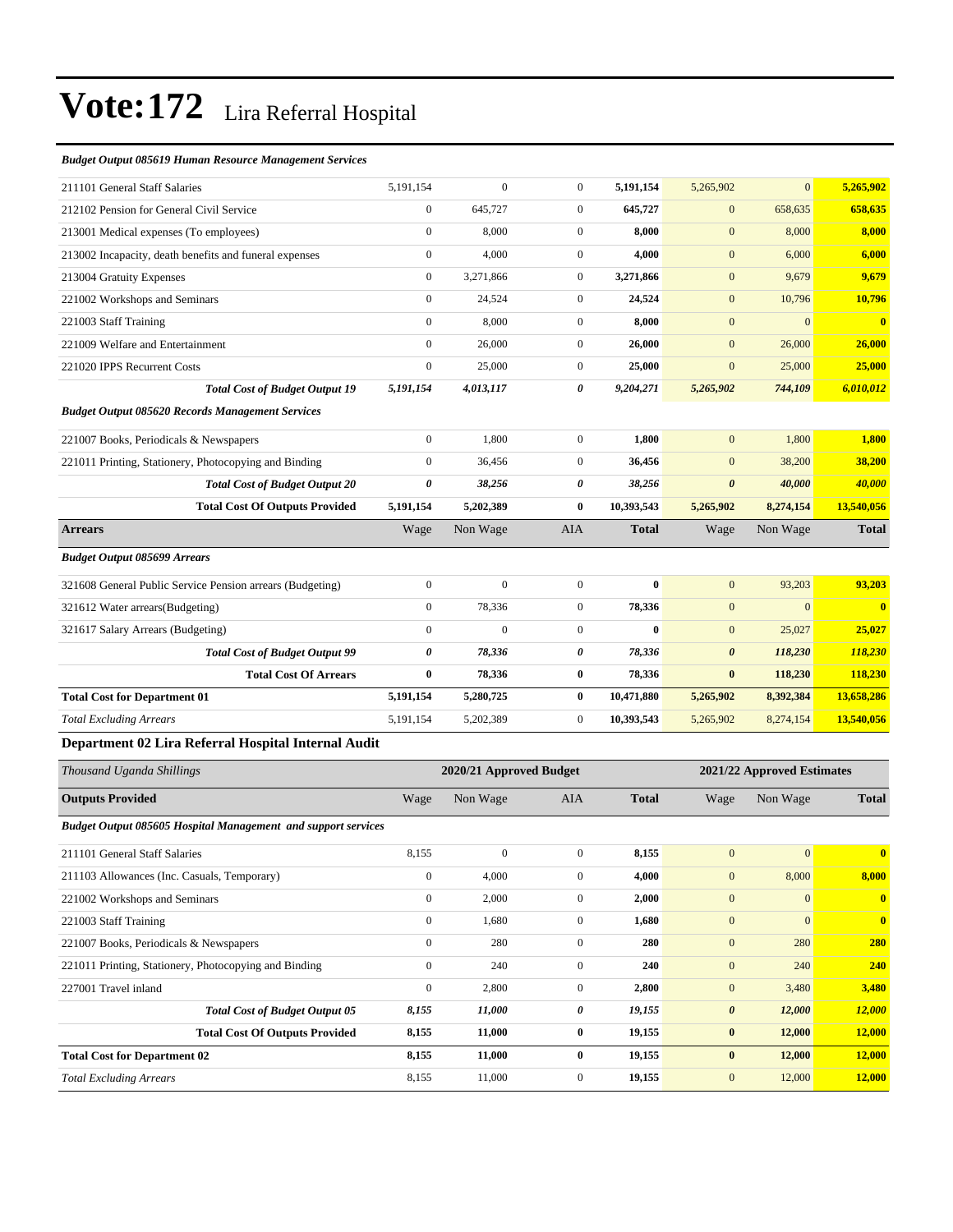#### **Department 03 Lira Regional Maintenance**

| Thousand Uganda Shillings                                            |              | 2020/21 Approved Budget |                |              |                       | 2021/22 Approved Estimates |              |
|----------------------------------------------------------------------|--------------|-------------------------|----------------|--------------|-----------------------|----------------------------|--------------|
| <b>Outputs Provided</b>                                              | Wage         | Non Wage                | <b>AIA</b>     | <b>Total</b> | Wage                  | Non Wage                   | <b>Total</b> |
| <b>Budget Output 085605 Hospital Management and support services</b> |              |                         |                |              |                       |                            |              |
| 211103 Allowances (Inc. Casuals, Temporary)                          | $\mathbf{0}$ | 13,500                  | $\overline{0}$ | 13,500       | $\mathbf{0}$          | 13,500                     | 13,500       |
| 221002 Workshops and Seminars                                        | $\mathbf{0}$ | 13,204                  | $\overline{0}$ | 13,204       | $\mathbf{0}$          | 13,204                     | 13,204       |
| 221003 Staff Training                                                | $\mathbf{0}$ | 10,000                  | $\overline{0}$ | 10.000       | $\mathbf{0}$          | 10,000                     | 10,000       |
| 221011 Printing, Stationery, Photocopying and Binding                | $\mathbf{0}$ | 2,540                   | $\Omega$       | 2,540        | $\mathbf{0}$          | 2,540                      | 2,540        |
| 222001 Telecommunications                                            | $\mathbf{0}$ | 960                     | $\overline{0}$ | 960          | $\mathbf{0}$          | 960                        | 960          |
| 224005 Uniforms, Beddings and Protective Gear                        | $\mathbf{0}$ | 1,842                   | $\overline{0}$ | 1,842        | $\mathbf{0}$          | 1,350                      | 1,350        |
| 227004 Fuel, Lubricants and Oils                                     | $\mathbf{0}$ | 15,200                  | $\overline{0}$ | 15,200       | $\mathbf{0}$          | 15,200                     | 15,200       |
| 228002 Maintenance - Vehicles                                        | $\mathbf{0}$ | 7,000                   | 0              | 7,000        | $\mathbf{0}$          | 7,000                      | 7,000        |
| 228003 Maintenance - Machinery, Equipment & Furniture                | $\mathbf{0}$ | 64,245                  | $\overline{0}$ | 64,245       | $\mathbf{0}$          | 64,246                     | 64,246       |
| <b>Total Cost of Budget Output 05</b>                                | 0            | 128,491                 | 0              | 128,491      | $\boldsymbol{\theta}$ | 128,000                    | 128,000      |
| <b>Total Cost Of Outputs Provided</b>                                | $\bf{0}$     | 128,491                 | $\bf{0}$       | 128,491      | $\bf{0}$              | 128,000                    | 128,000      |
| <b>Total Cost for Department 03</b>                                  | $\bf{0}$     | 128,491                 | $\bf{0}$       | 128,491      | $\bf{0}$              | 128,000                    | 128,000      |
| <b>Total Excluding Arrears</b>                                       | $\mathbf{0}$ | 128,491                 | $\overline{0}$ | 128,491      | $\mathbf{0}$          | 128,000                    | 128,000      |
| <b>Development Budget Estimates</b>                                  |              |                         |                |              |                       |                            |              |

#### **Project 1004 Lira Rehabilitation Referral Hospital**

| Thousand Uganda Shillings                                                      |                               | 2020/21 Approved Budget |                |              | 2021/22 Approved Estimates |                       |                       |
|--------------------------------------------------------------------------------|-------------------------------|-------------------------|----------------|--------------|----------------------------|-----------------------|-----------------------|
| <b>Capital Purchases</b>                                                       | <b>GoU Dev't External Fin</b> |                         | <b>AIA</b>     | <b>Total</b> | GoU Dev't External Fin     |                       | <b>Total</b>          |
| Budget Output 085678 Purchase of Office and Residential Furniture and Fittings |                               |                         |                |              |                            |                       |                       |
| 312203 Furniture & Fixtures                                                    | 130,000                       | $\mathbf{0}$            | $\overline{0}$ | 130,000      | $\overline{0}$             | $\overline{0}$        | $\mathbf{0}$          |
| <b>Total Cost Of Budget Output 085678</b>                                      | 130,000                       | 0                       | 0              | 130,000      | $\boldsymbol{\theta}$      | $\boldsymbol{\theta}$ | $\boldsymbol{\theta}$ |
| <b>Budget Output 085680 Hospital Construction/rehabilitation</b>               |                               |                         |                |              |                            |                       |                       |
| 281504 Monitoring, Supervision & Appraisal of Capital work                     | 77,000                        | $\boldsymbol{0}$        | $\overline{0}$ | 77,000       | $\mathbf{0}$               | $\mathbf{0}$          | $\bf{0}$              |
| 312101 Non-Residential Buildings                                               | 342,000                       | $\bf{0}$                | $\overline{0}$ | 342,000      | $\mathbf{0}$               | $\mathbf{0}$          | $\bf{0}$              |
| 312104 Other Structures                                                        | 826,000                       | $\bf{0}$                | $\overline{0}$ | 826,000      | $\mathbf{0}$               | $\mathbf{0}$          | $\bf{0}$              |
| Total Cost Of Budget Output 085680                                             | 1,245,000                     | 0                       | 0              | 1,245,000    | $\boldsymbol{\theta}$      | $\boldsymbol{\theta}$ | $\theta$              |
| <b>Budget Output 085681 Staff houses construction and rehabilitation</b>       |                               |                         |                |              |                            |                       |                       |
| 281504 Monitoring, Supervision & Appraisal of Capital work                     | 23,000                        | $\boldsymbol{0}$        | $\overline{0}$ | 23,000       | $\mathbf{0}$               | $\mathbf{0}$          | $\mathbf{0}$          |
| 312102 Residential Buildings                                                   | 763,000                       | $\mathbf{0}$            | $\theta$       | 763,000      | $\mathbf{0}$               | $\mathbf{0}$          | $\bf{0}$              |
| 312104 Other Structures                                                        | 154,000                       | $\boldsymbol{0}$        | $\overline{0}$ | 154,000      | $\mathbf{0}$               | $\Omega$              | $\mathbf{0}$          |
| Total Cost Of Budget Output 085681                                             | 940,000                       | 0                       | 0              | 940,000      | $\boldsymbol{\theta}$      | $\boldsymbol{\theta}$ | $\boldsymbol{\theta}$ |
| <b>Total Cost for Capital Purchases</b>                                        | 2,315,000                     | $\bf{0}$                | $\overline{0}$ | 2,315,000    | $\mathbf{0}$               | $\mathbf{0}$          | $\bf{0}$              |
| <b>Total Cost for Project: 1004</b>                                            | 2,315,000                     | $\overline{0}$          | $\overline{0}$ | 2,315,000    | $\mathbf{0}$               | $\mathbf{0}$          | $\bf{0}$              |
| <b>Total Excluding Arrears</b>                                                 | 2,315,000                     | $\mathbf{0}$            | $\mathbf{0}$   | 2,315,000    | $\overline{0}$             | $\overline{0}$        | $\bf{0}$              |